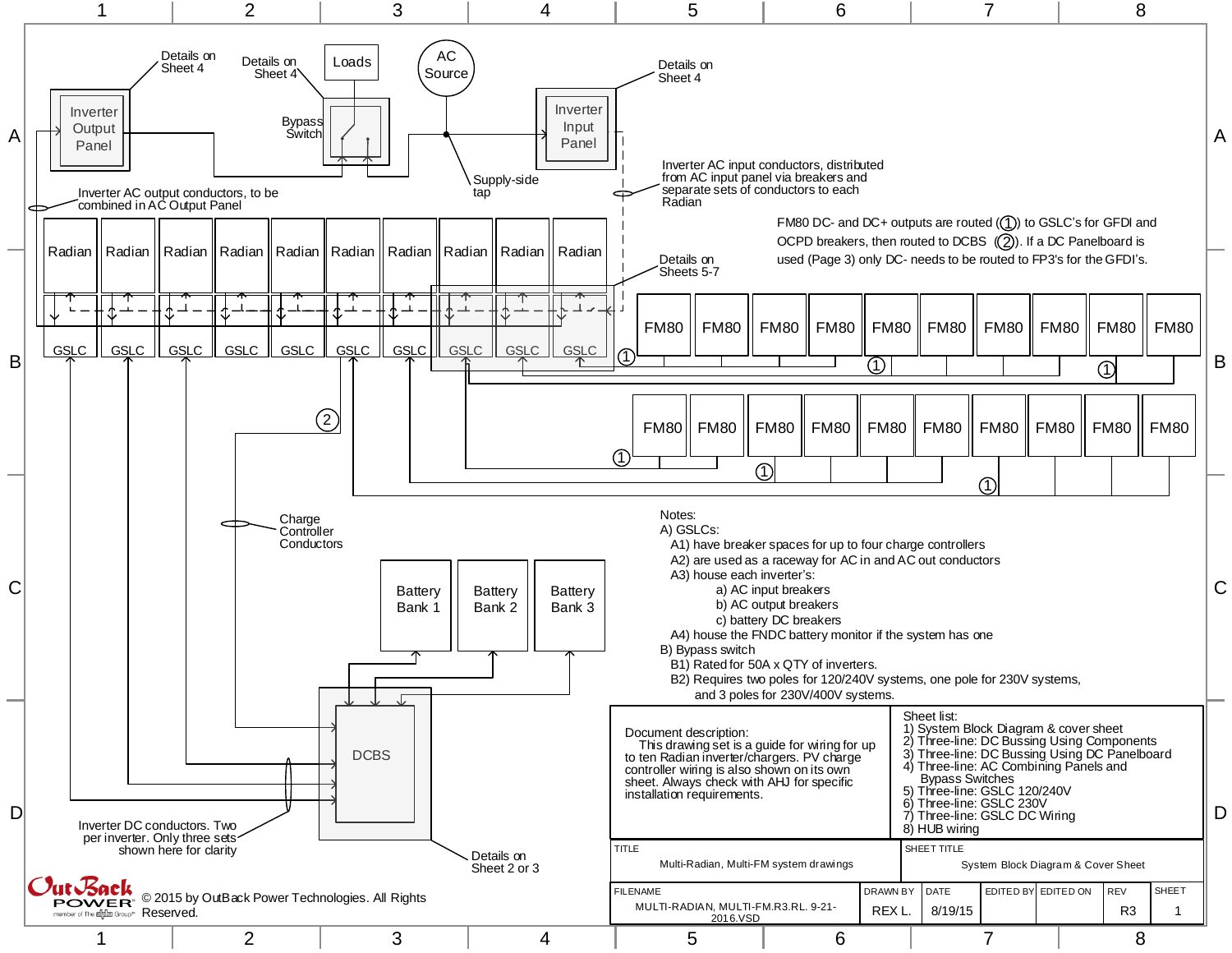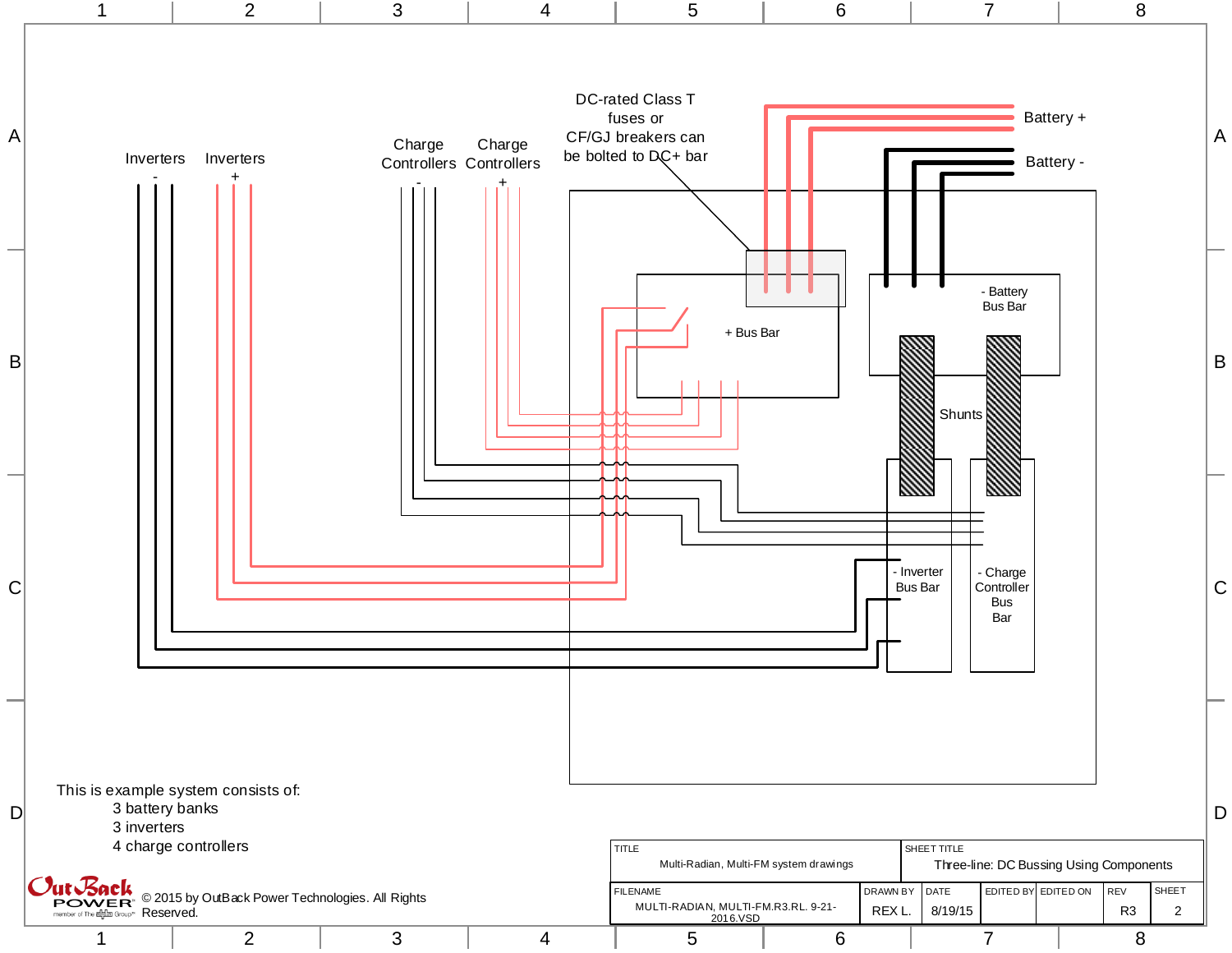

|                                                                                                                                                                      |  |  |                                                                    | Multi-Radian, Multi-FM system drawings |                                  |         | Three-line: DC Bussing Using DC Pa |                                     |    |  |
|----------------------------------------------------------------------------------------------------------------------------------------------------------------------|--|--|--------------------------------------------------------------------|----------------------------------------|----------------------------------|---------|------------------------------------|-------------------------------------|----|--|
| <sup>1</sup> <i>Out Back</i><br>POWER <sup>®</sup> © 2015 by OutBack Power Technologies. All Rights<br>member of The alplan Group <sup>14</sup> $\mathsf{Reserved.}$ |  |  | <b>FILENAME</b><br>MULTI-RADIAN. MULTI-FM.R3.RL. 9-21-<br>2016.VSD |                                        | <b>IDRAWN BY IDATE</b><br>REX L. | 8/19/15 | <b>SH</b>                          | EDITED BY EDITED ON IREV<br>9/21/16 | R. |  |
|                                                                                                                                                                      |  |  |                                                                    |                                        |                                  |         |                                    |                                     |    |  |

D

C

B

A

SHEET 3

REV R3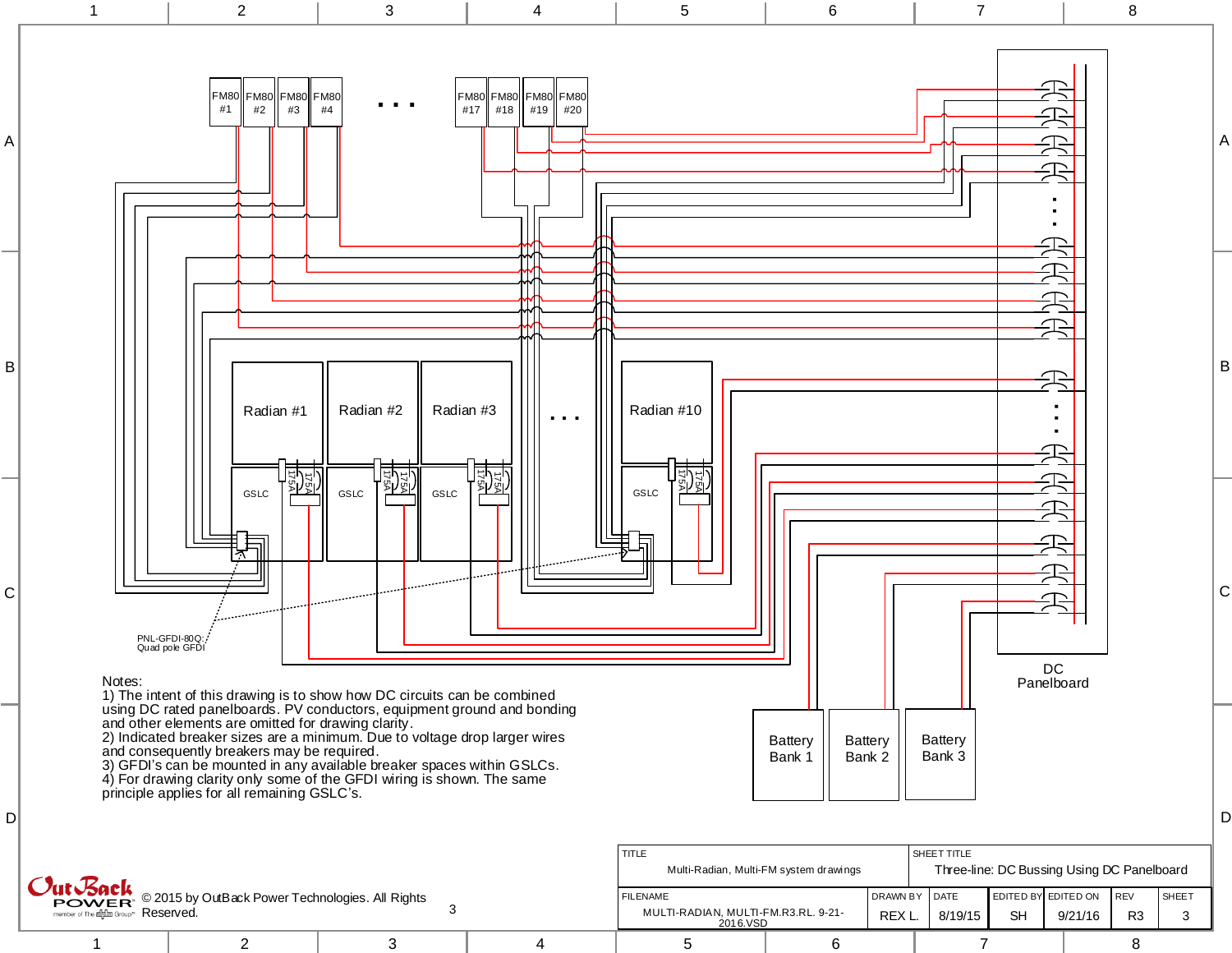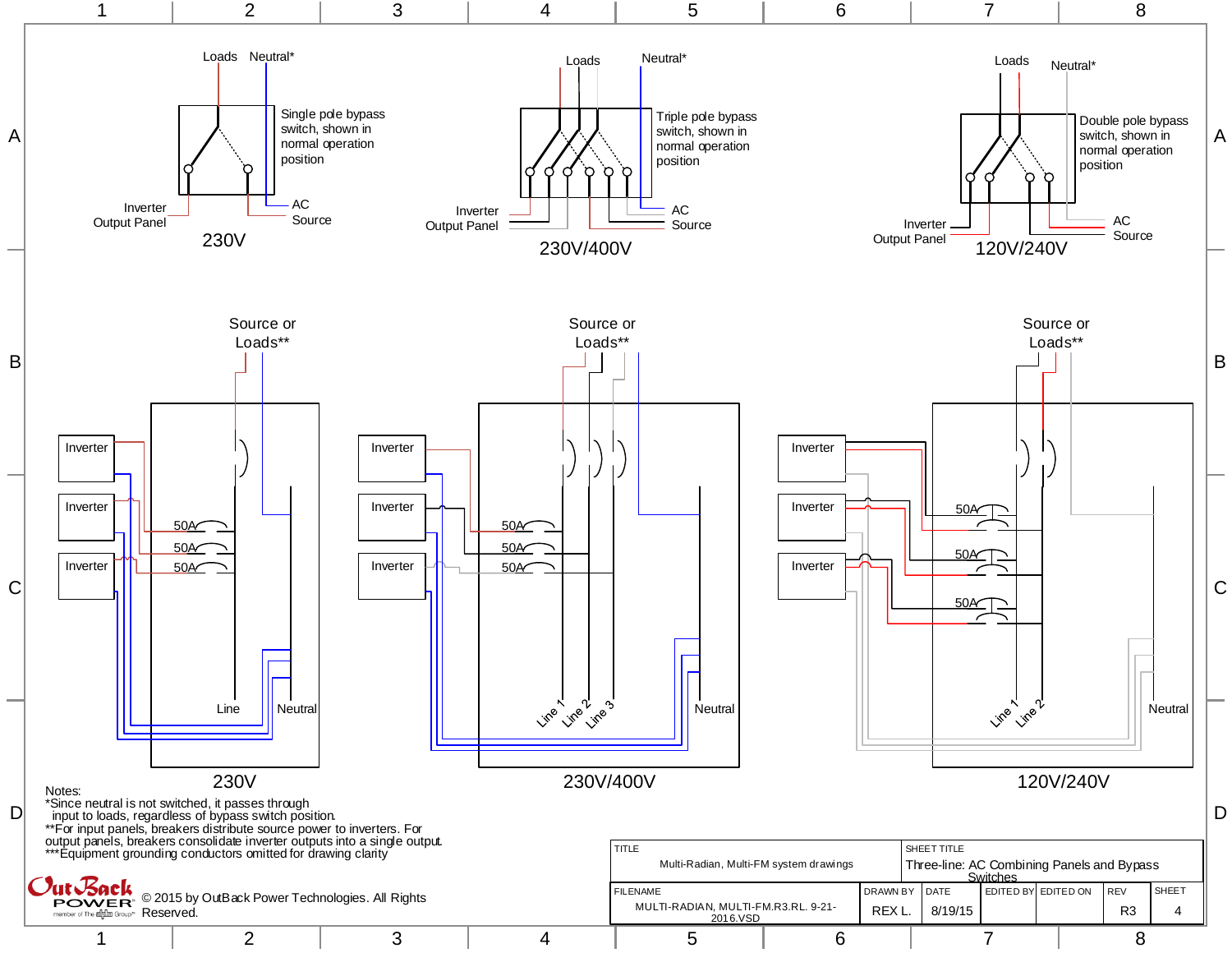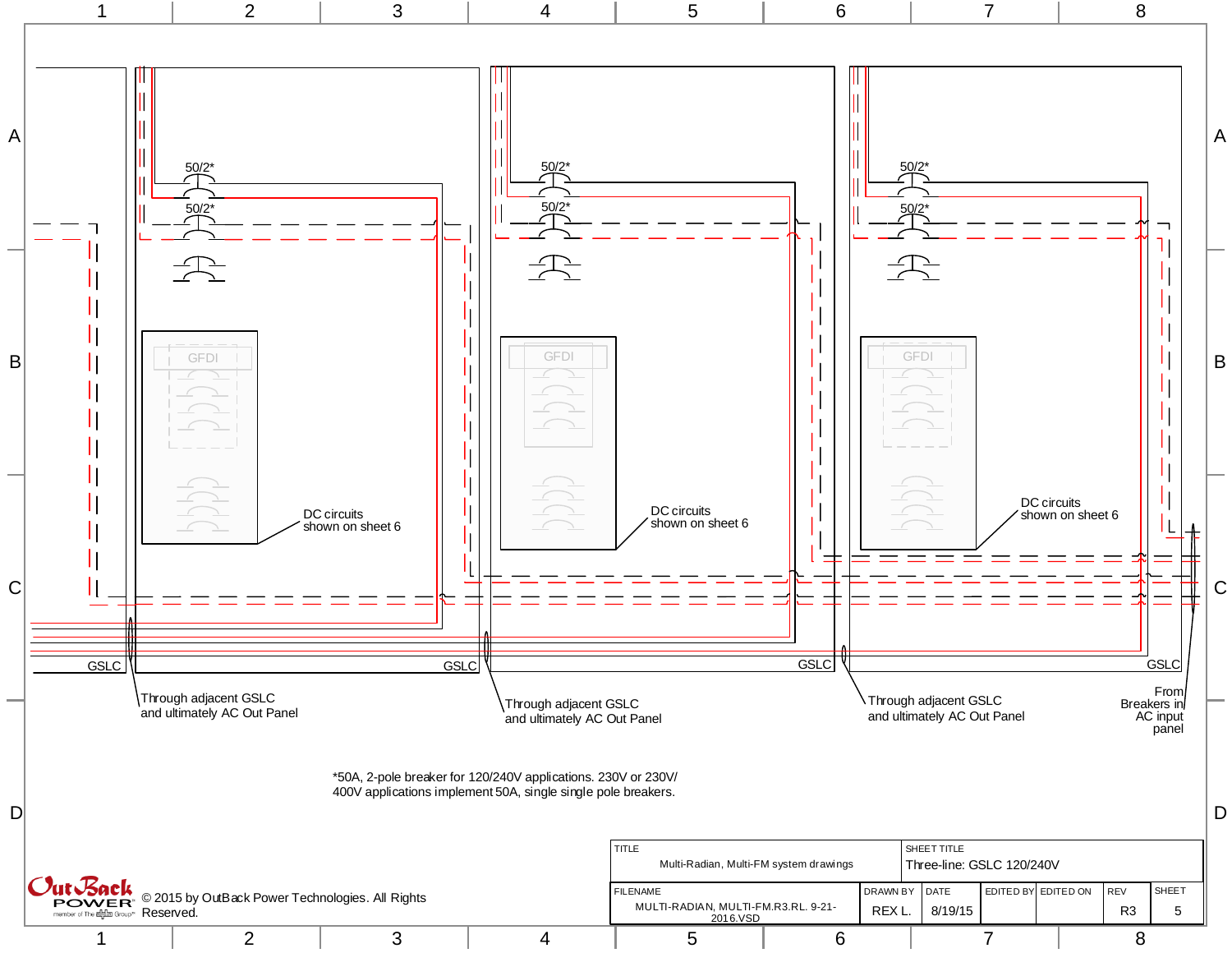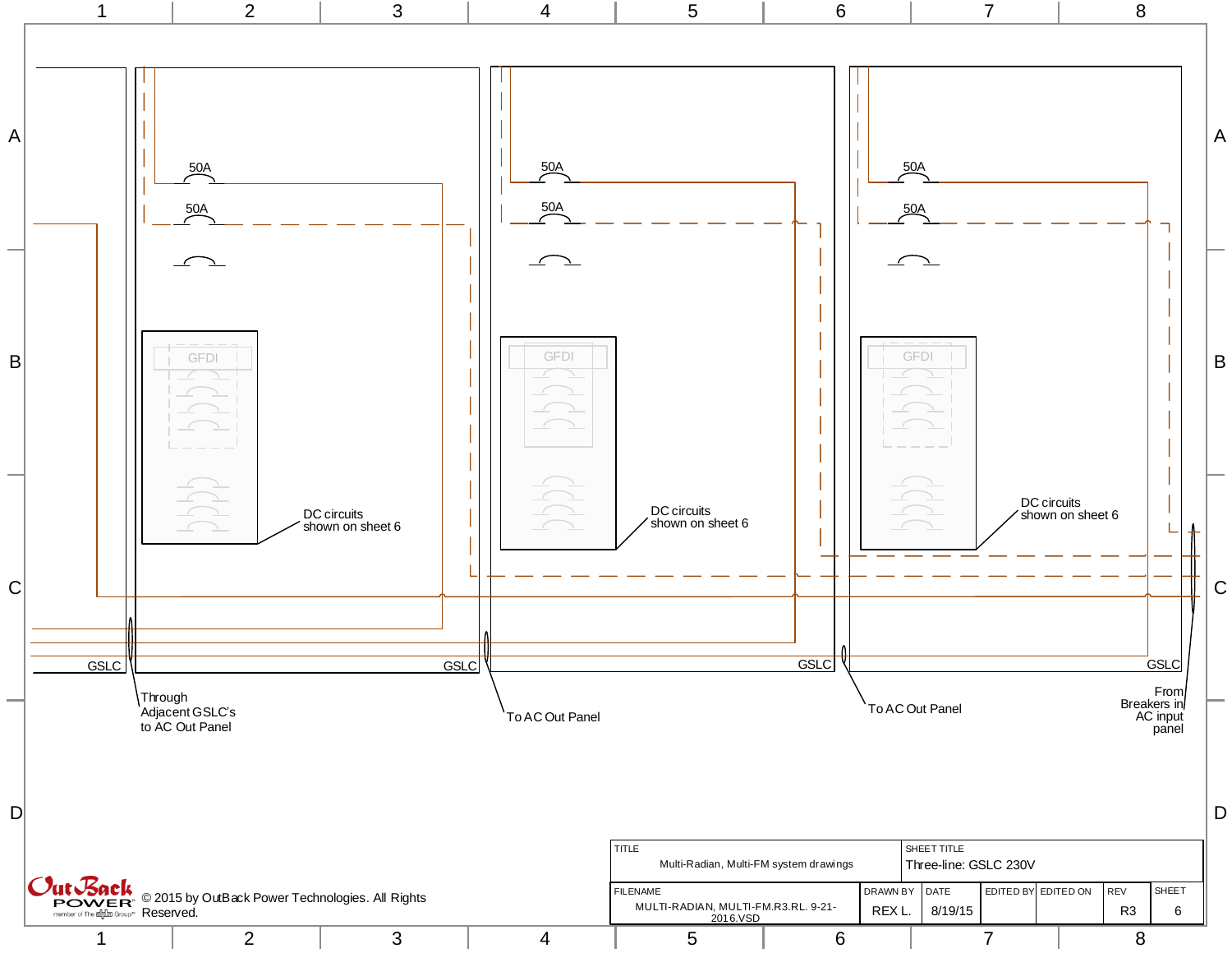